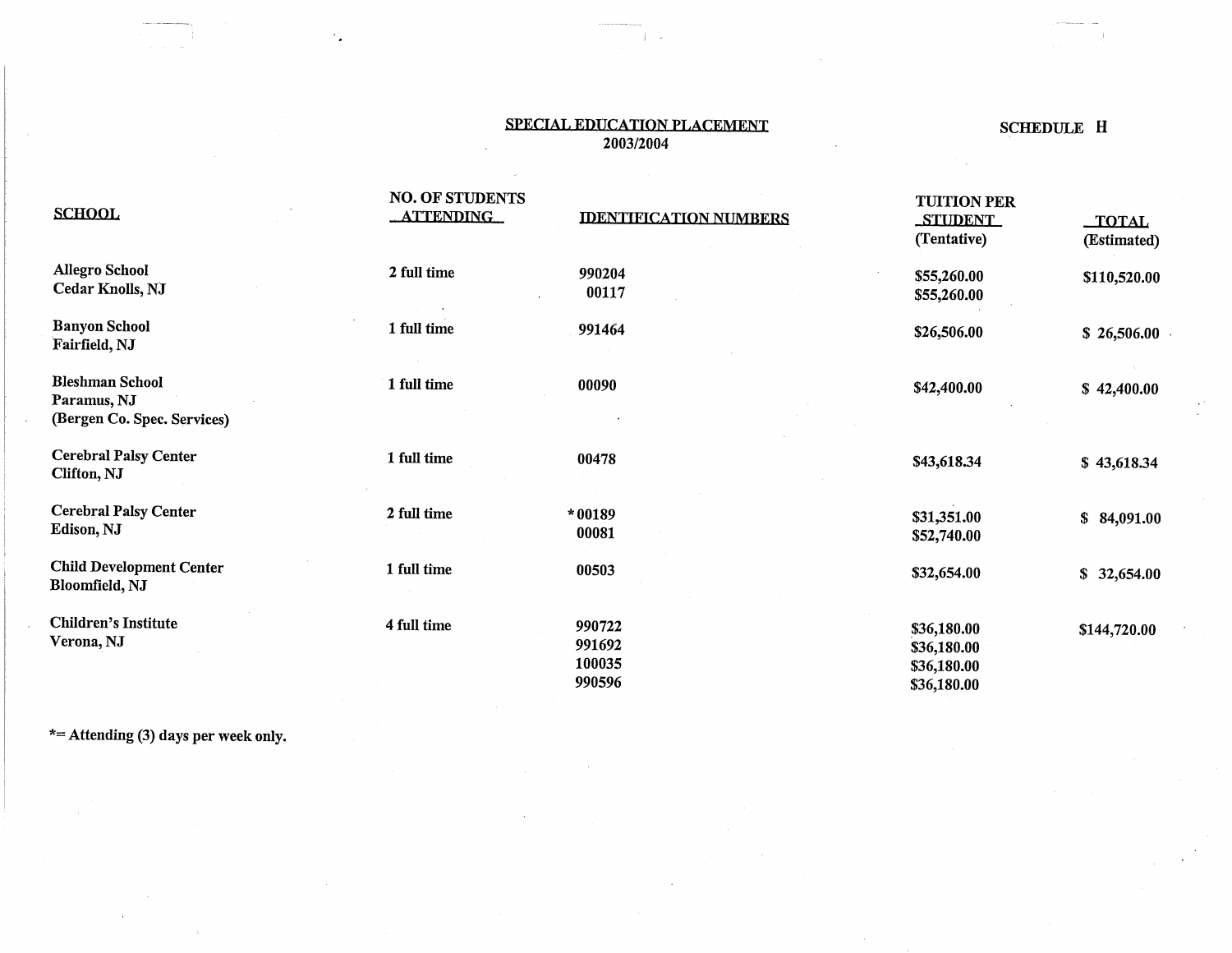# NO. OF STUDENTS<br>ATTENDING CLASSIFICATION CLASSIFICATION SCHOOL ATTENDING C1,ASS1E1CATTON SJJIDENI TOTAi, (Tentative) (Estimated) Children's Learning Center 1 full time 990540 **838,133.00** \$38,133.00 \$38,133.00 Cedar Knolls, NJ Community High School 2 full time 079058 \$34,096.00 \$68,192.00 \$68,192.00 \$68,192.00 Teaneck, NJ \$34,096.00 \$334,096.00 \$34,096.00 \$34,096.00 \$34,096.00 \$34,096.00 \$354,096.00 Community Lower School 1 full time 109995 5 26,526.00 \$26,526.00 \$26,526.00 Teaneck, NJ Douglass Developmental Center 1 full time 990099 900099 \$85,191.00 \$85,191.00 \$85,191.00 New Brunswick, NJ ECLC 4 full time 990209 \$26,476.20 \$105,904.80 Chatham,NJ 990084 \$26,476.20 990364 \$26,476.20 00103 \$26,476.20 Essex High School 2 full time 217505 56,900.00 \$28,450.00 \$56,900.00<br>Passaic, NJ 828,450.00 \$28,450.00 Passaic, NJ **59.450.00** \$28,450.00 \$28,450.00 \$28,450.00 \$28,450.00 \$28,450.00 \$28,450.00 \$28,450.00 \$28,450.00 Felician School 1 full time 990919 \$23,883.00 \$ 23,883.00 Lodi,NJ FN Brown School 1 full time 00502 \$24,962.00 \$ 24,962.00 Godwin School 1 full time 992320 \$41,000.00 \$ 41,000.00

Holmstead School 1 full time 512504 \$32,113.00 \$ 32,113.00

Midland Park, NJ

Ridgewood, NJ

(Bergen Co. Spec. Services)

-2-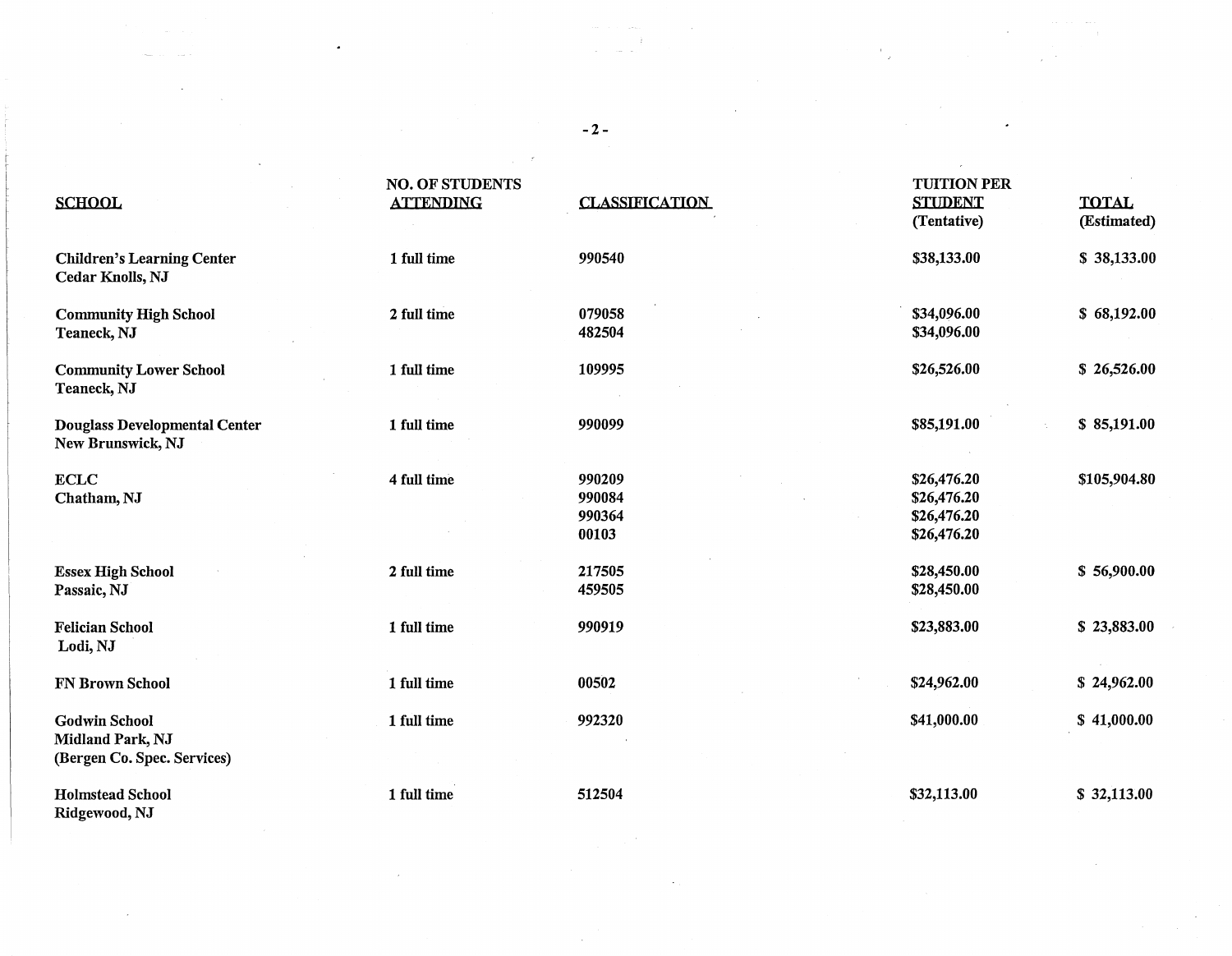| <b>SCHOOL</b>                                                                              | <b>NO. OF STUDENTS</b><br><b>ATTENDING</b> | <b>CLASSIFICATION</b> | <b>TUITION PER</b><br><b>STUDENT</b><br>(Tentative) | TOTAL<br>(Estimated) |
|--------------------------------------------------------------------------------------------|--------------------------------------------|-----------------------|-----------------------------------------------------|----------------------|
| <b>Horizon School</b><br>Livingston, NJ<br>(CP Assoc. of No. Jersey)                       | 2 full time                                | 00482<br>00504        | \$39,805.20<br>\$39,805.20                          | \$79,610.40          |
| <b>Lake Drive School</b><br><b>Mountain Lakes, NJ</b>                                      | 1 full time                                | 993236                | \$43,000.00                                         | \$43,000.00          |
| <b>Lakeview Learning Center</b><br>Wayne, NJ                                               | 1 full time                                | 312505                | \$33,872.40                                         | \$33,872.40          |
| <b>Midland School</b><br>North Branch, NJ                                                  | 1 full time                                | 00054                 | \$29,295.00                                         | \$29,295.00          |
| <b>Millburn Regional Day</b><br>Millburn, NJ<br>(Bergen Co.Spec. Services)                 | 1 full time                                | 990203                | \$43,750.00                                         | \$43,750.00          |
| <b>Milton School</b><br>Millburn, NJ                                                       | 1 full time                                | 297503                | \$22,509.00                                         | \$22,509.00          |
| Montclair State U. Psychoeducation Center<br><b>Demonstration Program</b><br>Montclair, NJ | 2 full time                                | 00508<br>00507        | \$57,240.00<br>\$57,240.00                          | \$114,480.00         |
| <b>Sage Day School</b><br>Boonton, NJ                                                      | 1 full time                                | 00484                 | \$33,800.00                                         | \$33,800.00          |

 $\mathcal{O}(10^4\, \mathrm{Mpc})$  . The contract of the contract of the contract of the contract of the contract of the contract of the contract of the contract of the contract of the contract of the contract of the contract of the co

 $\label{eq:2.1} \mathcal{F}^{\text{in}}_{\text{in}}(\mathcal{A}) = \mathcal{F}^{\text{in}}_{\text{in}}(\mathcal{A}) = \mathcal{F}^{\text{in}}_{\text{in}}(\mathcal{A}) = \mathcal{F}^{\text{in}}_{\text{in}}(\mathcal{A}) = \mathcal{F}^{\text{in}}_{\text{in}}(\mathcal{A}) = \mathcal{F}^{\text{in}}_{\text{in}}(\mathcal{A}) = \mathcal{F}^{\text{in}}_{\text{in}}(\mathcal{A}) = \mathcal{F}^{\text{in}}_{\text{in}}(\mathcal{A}) = \mathcal{F}^{\text{in$ 

 $\sim 10^{11}$ 

 $\mathcal{L}^{\mathcal{L}}(\mathcal{A})$  and  $\mathcal{L}^{\mathcal{L}}(\mathcal{A})$  and  $\mathcal{L}^{\mathcal{L}}(\mathcal{A})$ 

 $\label{eq:2.1} \frac{1}{\sqrt{2}}\left(\frac{1}{\sqrt{2}}\right)^{2} \left(\frac{1}{\sqrt{2}}\right)^{2} \left(\frac{1}{\sqrt{2}}\right)^{2}$ 

-3-

 $\sim 20$ 

 $\sim 10^{-1}$ 

 $\sim 200$ 

 $\bullet$  , and  $\bullet$  , and  $\bullet$  , and  $\bullet$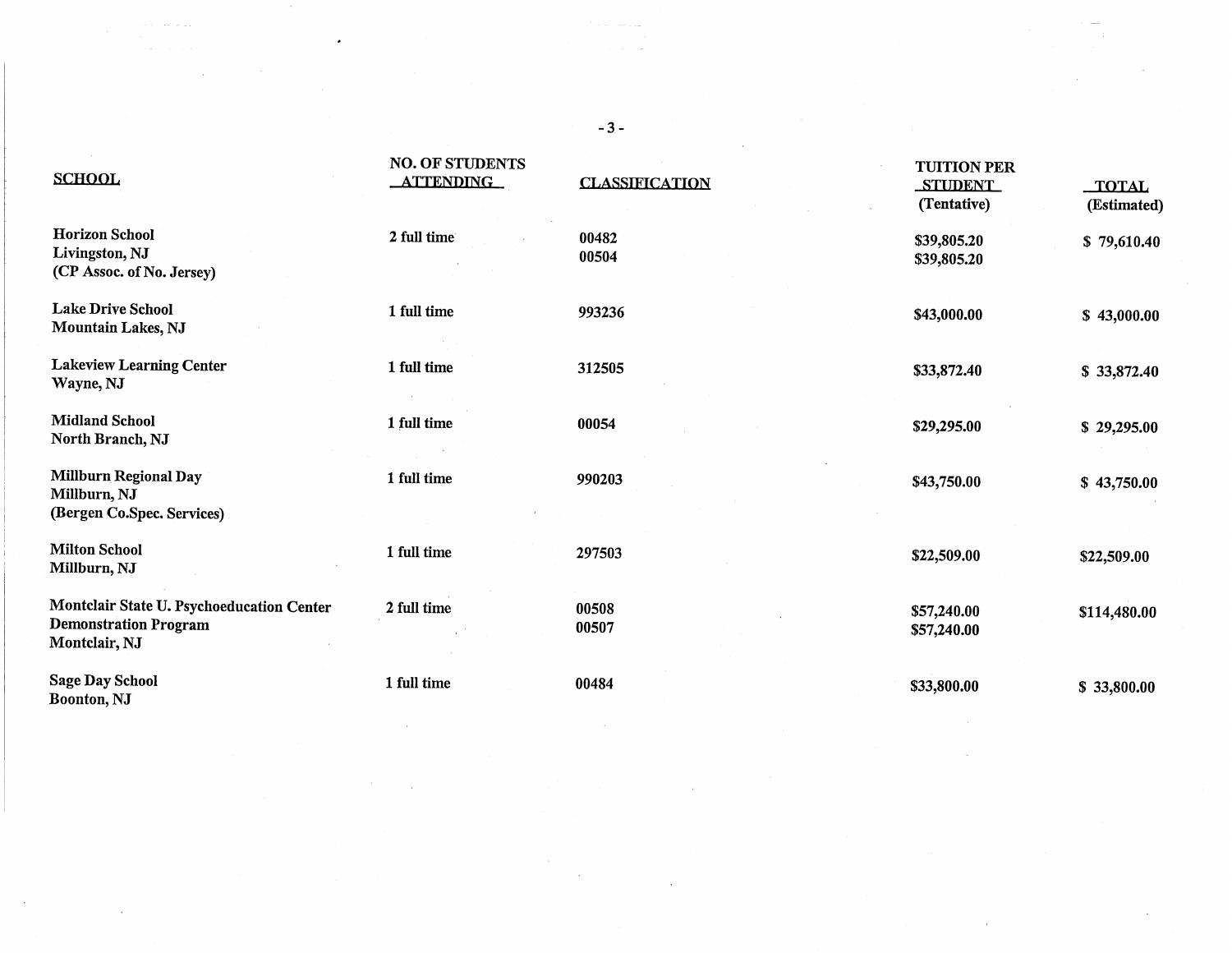| <b>SCHOOL</b>                                                               | <b>ATTENDING</b> | <b>NO. OF STUDENTS</b><br><b>CLASSIFICATION</b> | <b>STUDENT</b><br>(Tentative) | <b>TUITION PER</b><br><b>TOTAL</b><br>(Estimated) |
|-----------------------------------------------------------------------------|------------------|-------------------------------------------------|-------------------------------|---------------------------------------------------|
| <b>Shaler Academy</b><br>Ridgefield, NJ<br>(Ridgefield Bd. Of Ed.)          | 2 full time      | 00424<br>991726                                 | \$41,573.00<br>\$41,573.00    | \$83,146.00                                       |
| <b>Slocum/Skewes</b><br>Ridgfield, NJ<br>(Ridgefield Bd. of Ed.)            | 1 full time      | 00236                                           | \$41,573.00                   | \$41,573.00                                       |
| <b>Therapeutic School</b><br>Belleville, NJ                                 | 1 full time      | 991752                                          | \$40,159.80                   | \$40,159.80                                       |
| <b>Union Street School</b><br>Hackensack, NJ<br>(Bergen Co. Spec. Services) | 1 full time      | 00459                                           | \$41,000.00                   | \$41,000.00                                       |
| <b>Washington Academy</b><br>Cedar Grove, NJ                                | 2 full time      | 991068<br>993040                                | \$31,114.80<br>\$31,114.80    | \$62,229.60                                       |
| <b>Windsor Learning Center</b><br>Pompton Lakes, NJ                         | 2 full time      | 00481<br>991260                                 | \$38,061.00<br>\$38,061.00    | \$76,122.00                                       |

 $\sim$ 

 $\sim$ 

 $\mathcal{L}^{\mathcal{L}}(\mathcal{A})$  and  $\mathcal{L}^{\mathcal{L}}(\mathcal{A})$  and  $\mathcal{L}^{\mathcal{L}}(\mathcal{A})$ 

 $-4-$ 

 $\mathcal{A}(\mathcal{A})$  is a subset of the set of  $\mathcal{A}(\mathcal{A})$  . The set of the set of  $\mathcal{A}(\mathcal{A})$